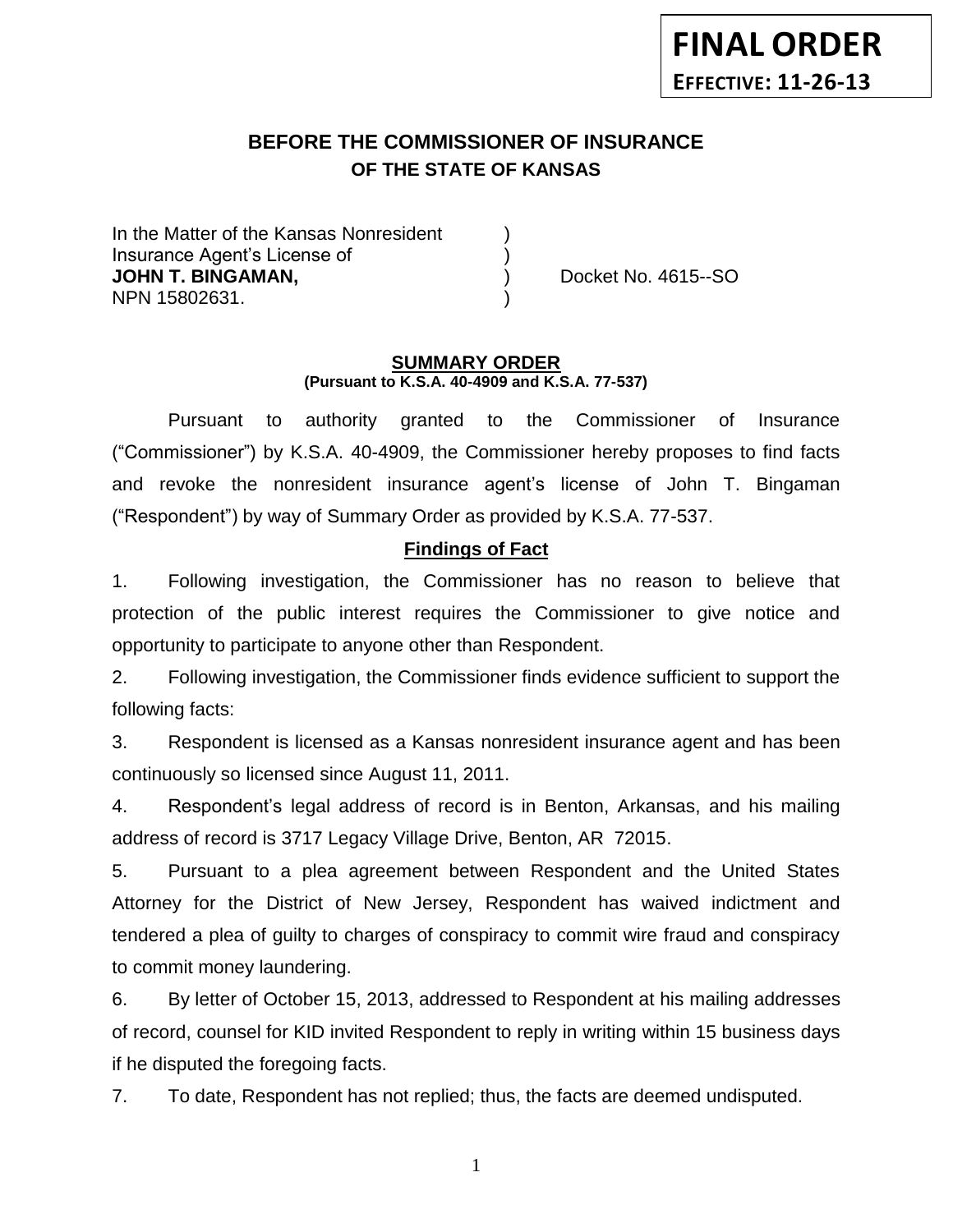## **Applicable Law**

8. K.S.A. 40-4909(a) provides, in relevant part:

"The commissioner may deny, suspend, revoke or refuse renewal of any license issued under this act if the commissioner finds that the applicant or license holder has:

(6) Been convicted of a misdemeanor or felony. . . .

(8) Used any fraudulent, coercive, or dishonest practice, or demonstrated any incompetence, untrustworthiness or financial irresponsibility in the conduct of business in this state or elsewhere. . .." K.S.A. 2012 Supp. 40- 4909(a).

9. In addition, the Commissioner may revoke any license issued under the Insurance Agents Licensing Act if the Commissioner finds that the interests of the insurer or the insurable interests of the public are not properly served under such license. K.S.A. 2012 Supp. 40-4909(b).

10. "Any action taken under this section which affects any license or imposes any administrative penalty shall be taken only after notice and an opportunity for hearing conducted in accordance with the provisions of the Kansas administrative procedures act." K.S.A. 2012 Supp. 40-4909(c).

11. "Whenever the commissioner imposes any administrative penalty or denies, suspends, revokes or refuses renewal of any license pursuant to subsection (a), any costs incurred as a result of conducting an administrative hearing authorized under the provisions of this section shall be assessed against the person who is the subject of the hearing or any business entity represented by such person who is the party to the matters giving rise to the hearing." K.S.A. 2012 Supp. 40-4909(f).

## **Conclusions of Law**

12. The Commissioner has jurisdiction over Respondent as well as the subject matter of this proceeding, and such proceeding is held in the public interest.

13. The Commissioner finds that Respondent's license may be revoked pursuant to K.S.A. 40-4909(a)(6) because Respondent has been, or soon will be, convicted of felony offenses.

14. The Commissioner finds that Respondent's license may be revoked pursuant to K.S.A. 40-4909(a)(8) because the offenses involve fraudulent and dishonest practices.

2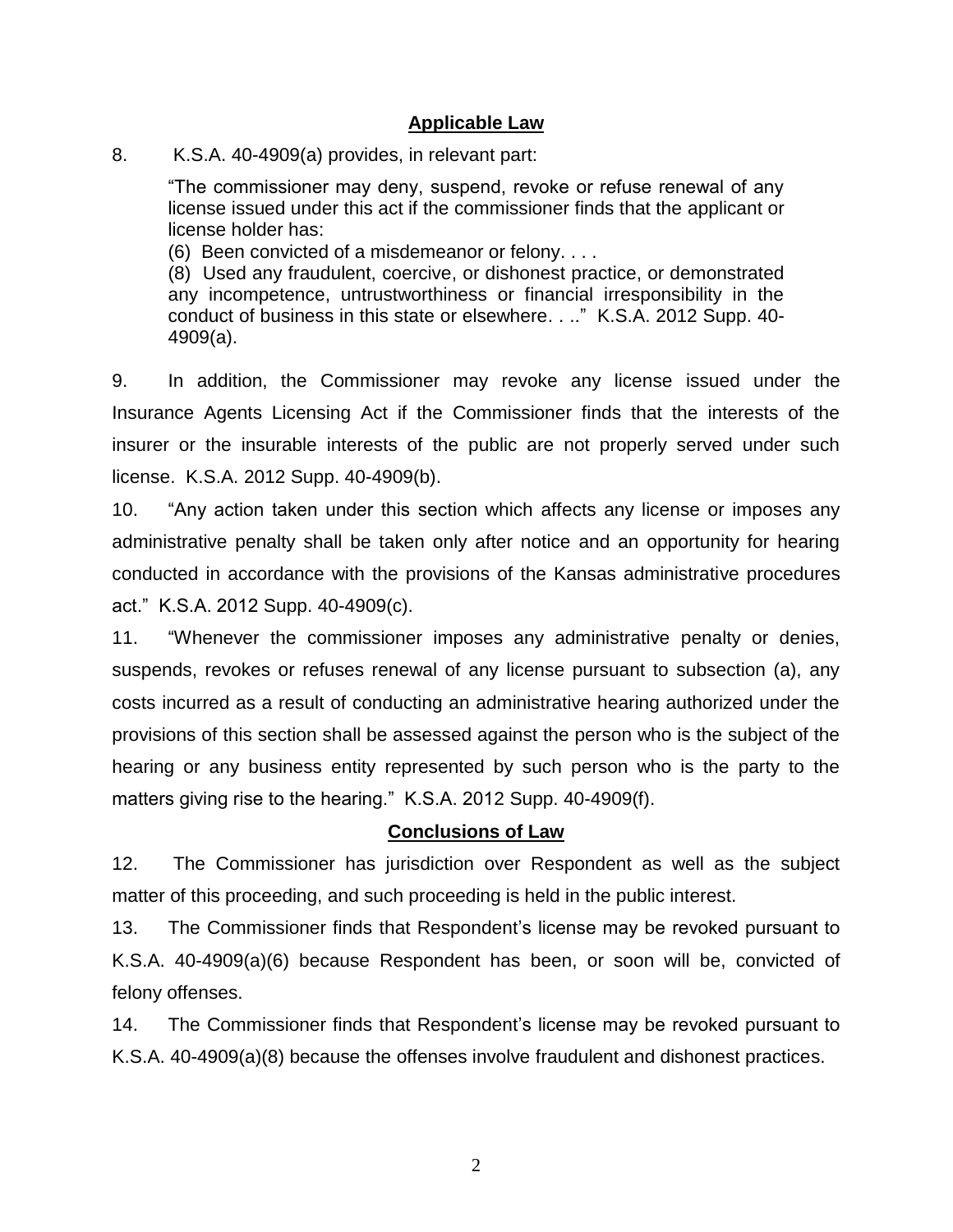15. The Commissioner thus finds that sufficient grounds exist for the revocation of Respondent's insurance agent license pursuant to K.S.A. 2012 Supp. 40-4909(a).

16. Finally, the Commissioner finds that Respondent's license may be revoked pursuant to K.S.A. 2012 Supp. 40-4909(b) because Respondent's license is not serving the interests of insurers or the insurable interests of the public.

17. Based on the facts and circumstances set forth herein, it appears that the use of summary proceedings in this matter is appropriate, in accordance with the provisions set forth in K.S.A. 77-537(a), in that the use of summary proceedings does not violate any provision of the law, the protection of the public interest does not require the KID to give notice and opportunity to participate to persons other than Respondent, and after investigation, KID believes in good faith that the allegations will be supported to the applicable standard of proof.

### **Policy to be Served**

Before issuing an insurance agent license, the Commissioner must determine that the applicant is qualified and has not committed any act that would be grounds for denial, suspension, or revocation. K.S.A. 40-4905(b). Further, the Commissioner may revoke any license issued under the Insurance Agents Licensing Act if the Commissioner finds that the interests of the insurer or the insurable interests of the public are not properly served under the license. The following action is appropriate to promote the security and integrity of the insurance business and protect insurance consumers by licensing, or continuing to license, persons or entities to sell, solicit, or negotiate insurance in the State of Kansas only if their conduct indicates they are both qualified and trustworthy.

**THE COMMISSIONER OF INSURANCE THEREFORE ORDERS** that the Kansas nonresident insurance agent's license of **JOHN T. BINGAMAN** is hereby **REVOKED** and **JOHN T. BINGAMAN** shall **CEASE and DESIST** from the sale, solicitation, or negotiation of insurance, doing any act toward the sale, solicitation, or negotiation of insurance, and/or receiving compensation deriving from the sale, solicitation, or negotiation of insurance in Kansas or on Kansas risks through business conducted on and after the effective date of this order.

3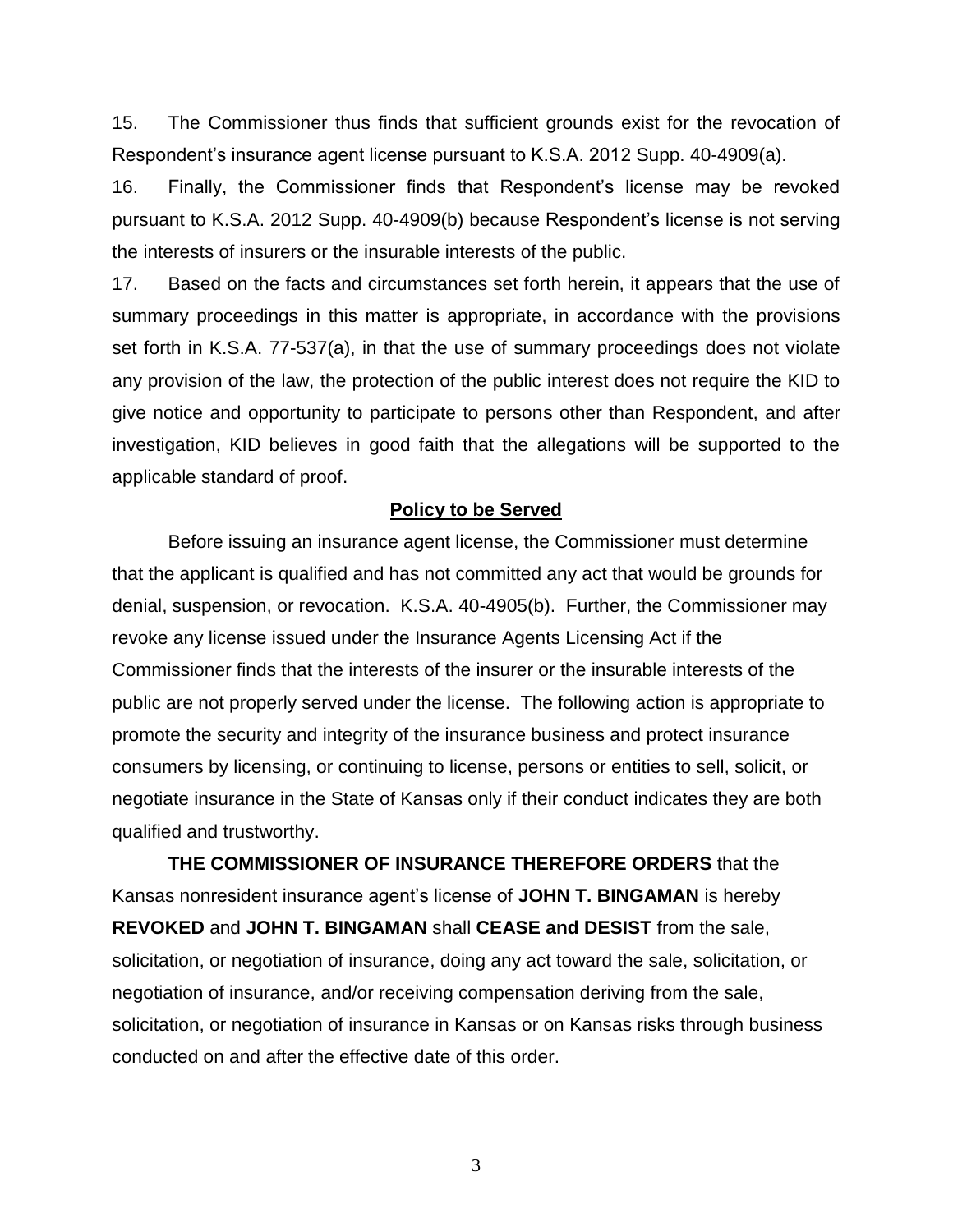**It is further ordered**, pursuant to KSA 77-415(b)(2)(A), that this order is designated by KID as precedent.

## **IT IS SO ORDERED THIS \_\_8th\_\_ DAY OF NOVEMBER 2013, IN THE CITY OF TOPEKA, COUNTY OF SHAWNEE, STATE OF KANSAS.**



\_/s/ Sandy Praeger\_\_\_\_\_\_\_\_\_\_\_\_\_\_\_\_ Sandy Praeger Commissioner of Insurance

BY:

/s/ John Wine John Wine General Counsel

# **NOTICE OF RIGHTS TO HEARING AND REVIEW**

**Within fifteen (15) days of the date of service of this Summary Order, Respondent** may submit a written request for a hearing pursuant to K.S.A. 77-537 and K.S.A. 77-542. Any request for a hearing should be addressed to the following:

John Wine, General Counsel Kansas Insurance Department 420 S.W. 9<sup>th</sup> Street Topeka, Kansas 66612

If a hearing is requested, the Kansas Insurance Department will serve notice of the time and place of the hearing and information on procedures, right of representation, and other rights of parties relating to the conduct of the hearing.

**If a hearing is not requested in the time and manner stated above, this Summary Order shall become effective as a Final Order upon the expiration of time for requesting a hearing.** In the event Respondent files a Petition for Judicial Review, pursuant to K.S.A. 77-613(e), the agency officer to be served on behalf of the Kansas Insurance Department is

John Wine, General Counsel Kansas Insurance Department 420 S.W.  $9<sup>th</sup>$  Street Topeka, Kansas 66612